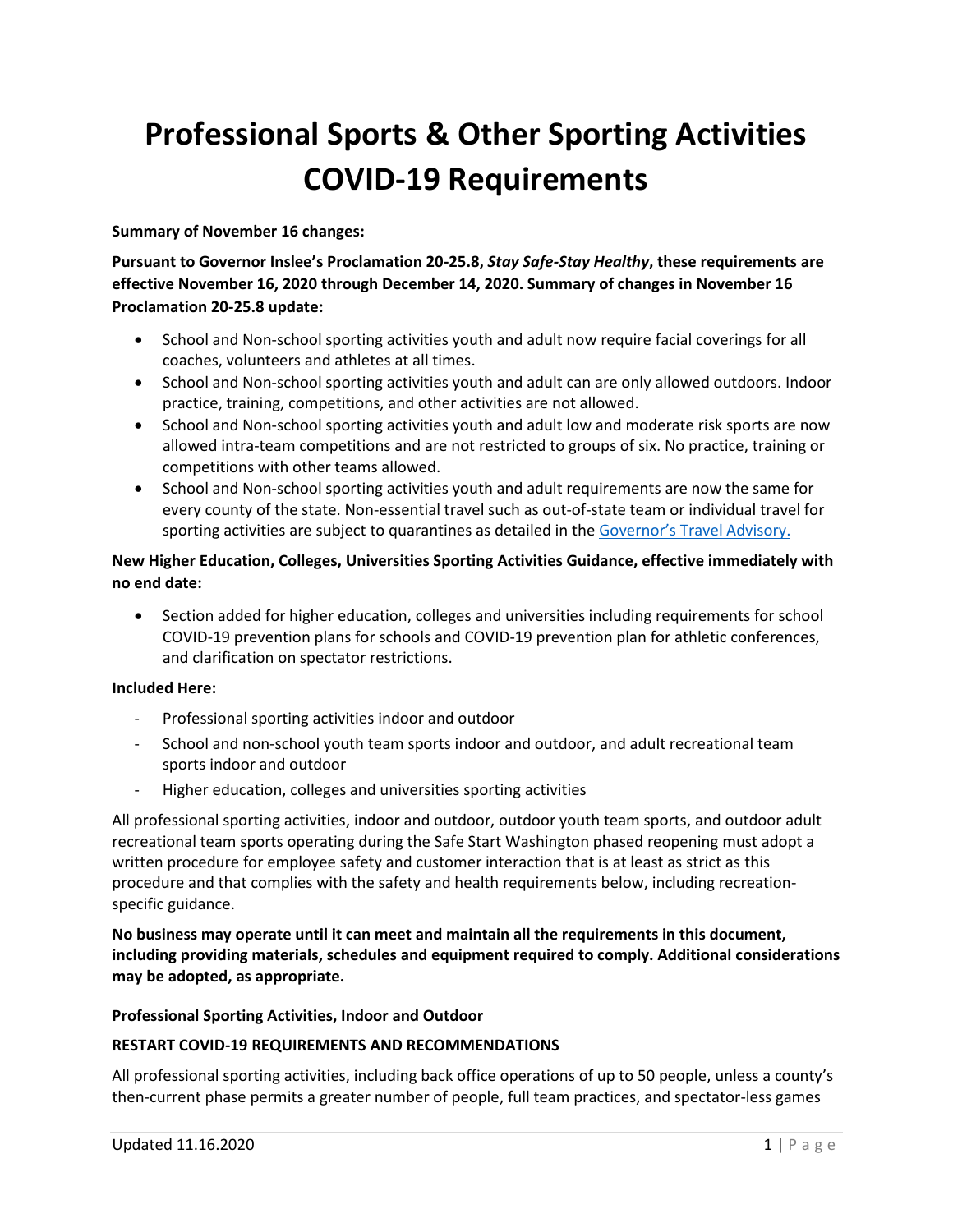and competitions, can resume on June 5, 2020, regardless of phase, if all of the following conditions are met:

- The organization follows both the league-wide and team-specific "return to play" safety plans.
- The league-wide plan is approved by the player's association or union representing players of the team.
- The team must report in advance to its respective county health department the dates when full team practices and spectator-less pre-season games will occur.
- For horse racing, instead of the above requirements, a horse racing safety plan safety plan must be developed and followed and, along with specific guidance to horse racing, which can be found [here.](https://www.governor.wa.gov/sites/default/files/COVID19%20Phase%202%20Live%20Horse%20Racing%20Guidance.pdf)

# **School and Non-school Youth Team Sports Indoor and Outdoor and Adult Recreational Team Sports Indoor and Outdoor**

The risk of transmitting the SARS CoV-2 virus that causes COVID-19 depends on multiple factors including: 1) Number of people in a location, 2) Type of location, 3) Distance between people, 4) Length of time at location, 5) Level of protective equipment used (e.g. face coverings). As general guidance, smaller groups are safer than larger ones; outdoor locations are safer than indoor; sports that can ensure distance of six (6) feet or more are safer than closer contact; and shorter duration is safer than longer.

# **Sport Risk Category guidance**

*For the purposes of this document, sports are defined using the following risk categories (The list below is not all-encompassing. Some sports are covered in other guidance documents, and if so those guidance documents govern those activities. If a sport does not appear on this list that does not necessarily mean it is prohibited at this time.):*

Low risk sports: tennis, swimming, pickleball, golf, cross country, track and field, sideline/no-contact cheer and dance, disc golf.

Moderate risk sports: softball, baseball, t-ball, soccer, futsal, volleyball, lacrosse, flag football, ultimate frisbee, ice hockey, cricket, gymnastics, crew, field hockey, school bowling competitions.

High risk sports: football, rugby, wrestling, cheerleading with contact, dance with contact, basketball, water polo, martial arts competitions, roller derby.

# **Pursuant to Governor Inslee's Proclamation 20-25.8,** *Stay Safe-Stay Healthy***, these requirements are effective November 16, 2020 through December 14, 2020 and apply to ALL counties regardless of current COVID-19 activity rates:**

## High risk sports:

Facial coverings required for all coaches, volunteers and athletes at all times. Outdoor team practices and/or training can resume for high risk sports if players are limited to groups of six in separate parts of the field/court, separated by a buffer zone. Indoor practice, training, competitions, and other activities are not allowed. Brief close contact (ex: 3 on 3 drills) is permitted. It is preferable for the groups of six to be stable over time. Attendance rosters should include group contact information. Each league, organization, or club must publish and follow a "return to play" safety plan.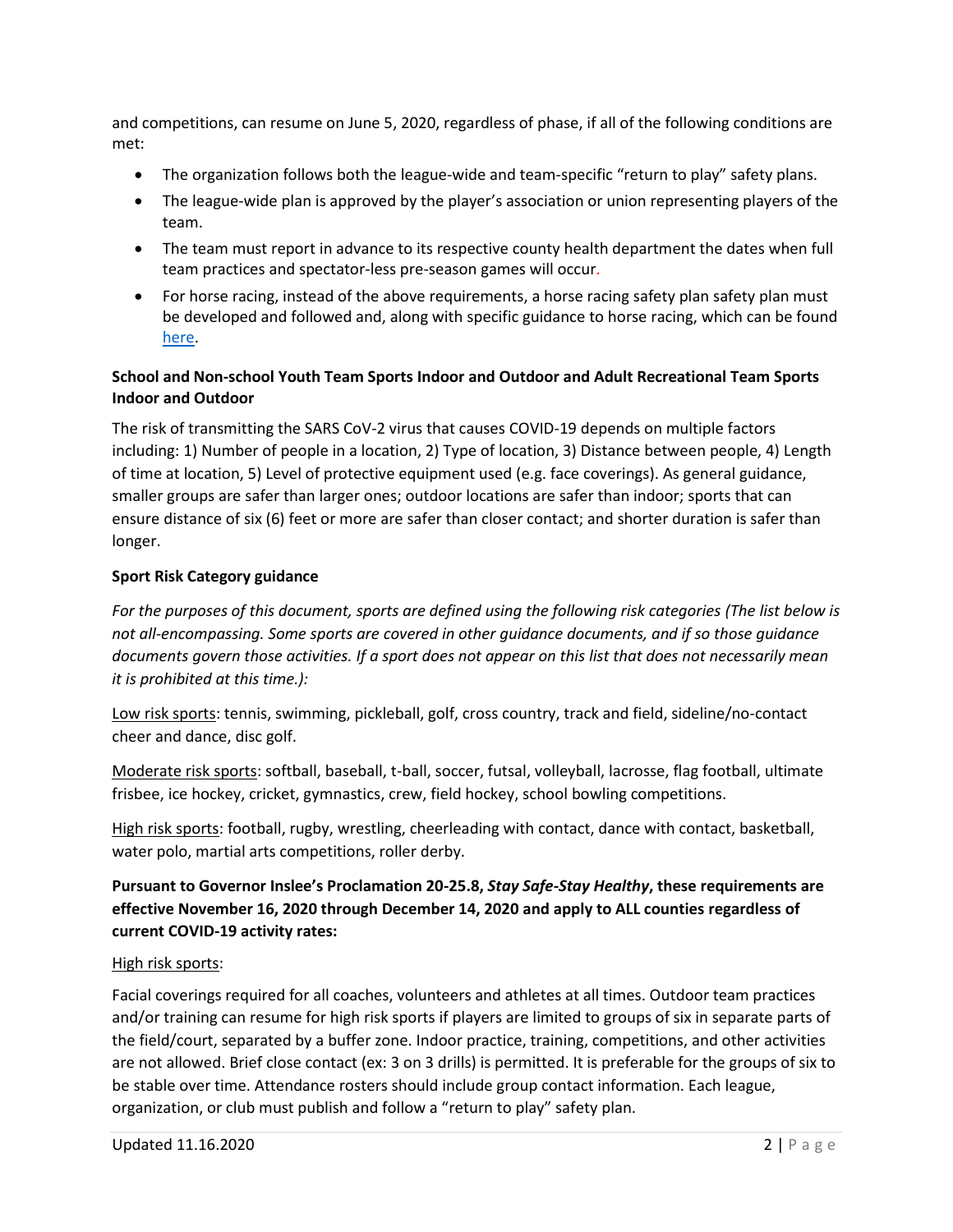#### Low and Moderate risk sports

Facial coverings required for all coaches, volunteers and athletes at all times. Outdoor team practices, training and intra-team competitions can resume for low and moderate risk sports. Scrimmage against other teams or training or practices with other teams is not allowed. Indoor practice, training, competitions, and other activities are not allowed. Attendance rosters should include group contact information. Each league, organization, or club must publish and follow a "return to play" safety plan.

### **Guidance applicable to ALL sporting activities at ALL county risk levels**

All Indoor facility operations are closed; all indoor activities, training, practice, and all contests and games are prohibited.

No tournaments allowed.

Non-essential travel such as out-of-state team or individual travel for sporting activities are subject to quarantines as detailed in the [Governor's Travel Advisory.](https://www.governor.wa.gov/sites/default/files/Travel%20Advisory-%20Washington%20state.pdf?utm_medium=email&utm_source=govdelivery)

No spectators allowed except for one parent/guardian/caregiver for each minor-aged participant allowed. Spectators must maintain physical distance of at least six (6) feet between each person and wear facial coverings at all times. No spectators allowed for participants 18 and older.

## *Stay home when sick or if a close contact of someone with COVID-19*

Athletes, coaches, umpires/referees, spectators and any other paid or volunteer staff should be required to stay home if they feel unwell, show any signs of COVID-19, or are a close contact of a confirmed case. All coaches and students should be screened for signs/symptoms of COVID-19 prior to a workout. Screening should consider [symptoms listed by the CDC.](https://www.cdc.gov/coronavirus/2019-ncov/symptoms-testing/symptoms.html) Any person with symptoms of COVID-19 or who is a close contact of someone with confirmed COVID-19 should not be allowed to participate and should contact his or her primary care provider or other appropriate health-care professional.

Those who are excluded from training or contests due to [COVID-19 symptoms](https://www.doh.wa.gov/Portals/1/Documents/1600/coronavirus/COVIDconcerned.pdf) or because they ar[e close](https://www.doh.wa.gov/Portals/1/Documents/1600/coronavirus/COVIDexposed.pdf)  [contacts](https://www.doh.wa.gov/Portals/1/Documents/1600/coronavirus/COVIDexposed.pdf) must follow DOH and local public health isolation and quarantine guidance before returning to training or contests.

People with underlying health conditions should consult with their medical provider regarding participation in athletic activities.

#### *Masks*

Masks required for all athletes/participants. Coaches, trainers, managers, spotters, and any other paid or volunteer staff must wear face coverings at all times.

#### *Physical Distance*

Physical distance of 6 feet must be maintained between staff, volunteers, and any spectators at all times with exceptions for training and medical personnel and volunteers performing their medical duties. Six feet of distance must be maintained among athletes when not engaged in sporting activities, huddles and team meetings must be physically distanced.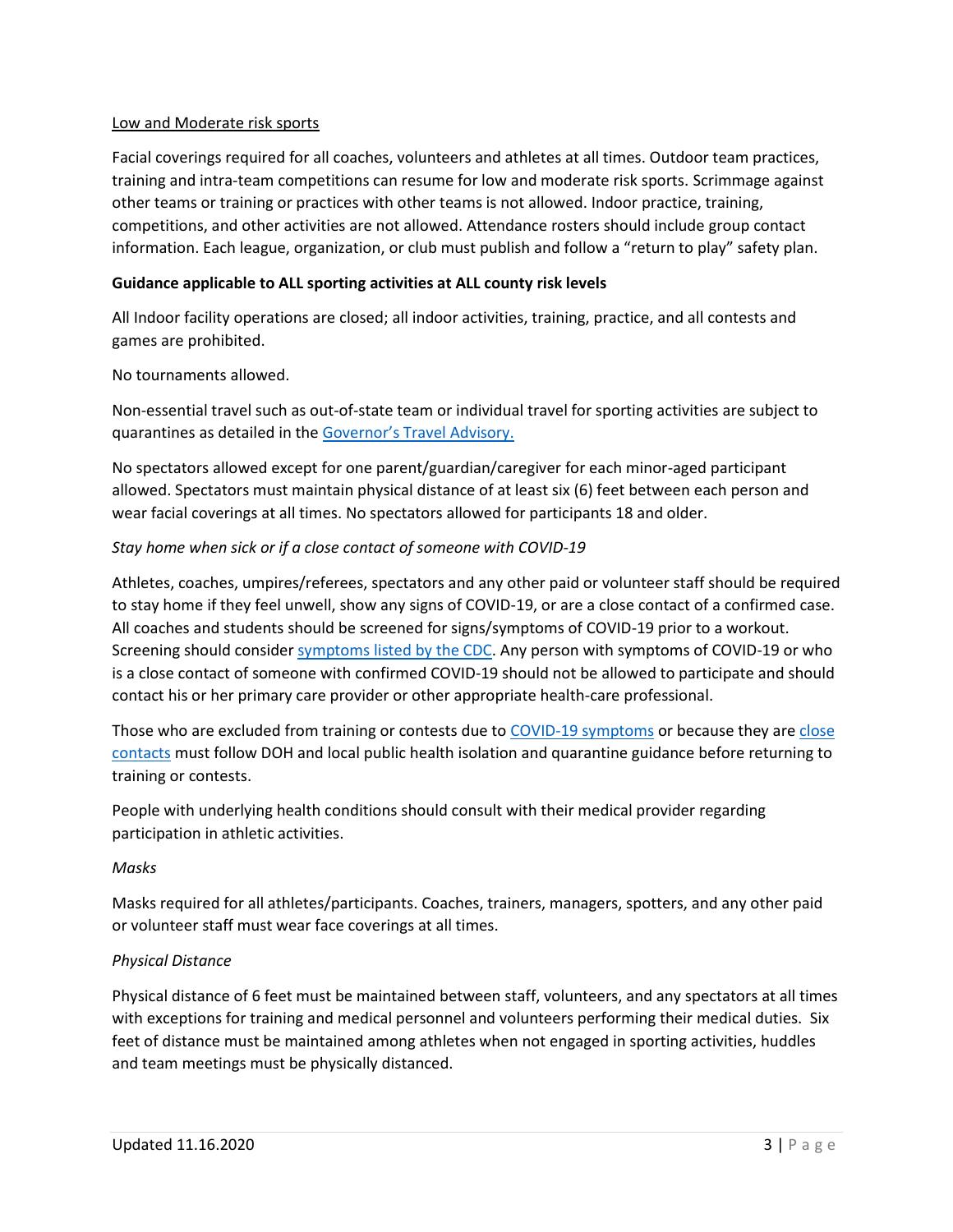#### *Hygiene*

Require athletes, coaches, umpires/referees and any other paid or volunteer staff to practice good hygiene including washing their hands frequently and covering their sneezes and coughs. Wash hands often with soap and water for at least 20 seconds before and after practice, especially after touching shared objects or blowing your nose, coughing, or sneezing. Avoid touching your eyes, nose, and mouth. If soap and water are not readily available, use a hand sanitizer that contains 60-95% alcohol content. Cover all surfaces of your hands and rub them together until they are dry. Athletes should not share water bottles, uniforms, towels, or snacks and should not spit (saliva, sunflower seeds, etc.).

Provide handwashing or hand sanitizing stations at training and contest locations.

Limit the use of locker rooms to handwashing and restroom use only. Showers should not be used due to potential spread of aerosolized droplets. If use of locker rooms for changing is necessary, maximize ventilation and use tape, spots, or cones to signal 6 feet of distance for athletes who need to change. If locker rooms are used cleaning protocols must be included in the sporting activity safety plan. Stagger entry to the changing area and use of these facilities as appropriate with members of the same team or training cohort only. Limit occupancy of the locker rooms to avoid crowding.

#### *Cleaning*

Clean high touch surfaces and disinfect shared equipment before and after each use. Ensure restrooms are cleaned and disinfected regularly. Current CDC guidance for cleaning and disinfection for COVID-19 states that disinfectants should be registered by the EPA for use against the COVID-19. Find the current list here[: List N: Disinfectants for Use Against SARS-CoV-2 \(COVID-19\).](https://www.epa.gov/pesticide-registration/list-n-disinfectants-coronavirus-covid-19) Disinfectants based on hydrogen peroxide or alcohol are safer than harsher chemicals. The University of Washington has a [handout with](https://osha.washington.edu/sites/default/files/documents/FactSheet_Cleaning_Final_UWDEOHS_0.pdf)  [options for safer cleaning and disinfecting products that work well against COVID-19.](https://osha.washington.edu/sites/default/files/documents/FactSheet_Cleaning_Final_UWDEOHS_0.pdf)

#### *Ventilation*

Ventilation is important to have good indoor air quality. Ensure that ventilation systems operate properly. Increase air circulation and ventilation as much as possible by opening windows and doors. Offer more outside time, open windows often and adjust mechanical ventilation systems to bring in as much outside air as possible. Increase filters to MERV 13 if the HVAC can accommodate. Use of fans for cooling is acceptable. In indoor spaces, fans should only be used when windows or doors are open to the outdoors in order to circulate indoor and outdoor air. They should blow away from people.

Outdoors locations are preferred to indoors locations, and should be utilized to the greatest extent possible to allow for maximum fresh air circulation and social distancing. Outdoor temporary structures may be used. An outdoor temporary structure is defined as having no more than two walls to provide appropriate ventilation.

## *Transportation*

Limit exposure to those outside the household unit during travel. Encourage only those in the same household to travel together, and if not in the same household, travel in separate vehicles if possible.

For travel groups, (groups that include more than one household in the same vehicle whether in a carpool or on a bus) all members of the travel group, including the driver, must wear a face covering and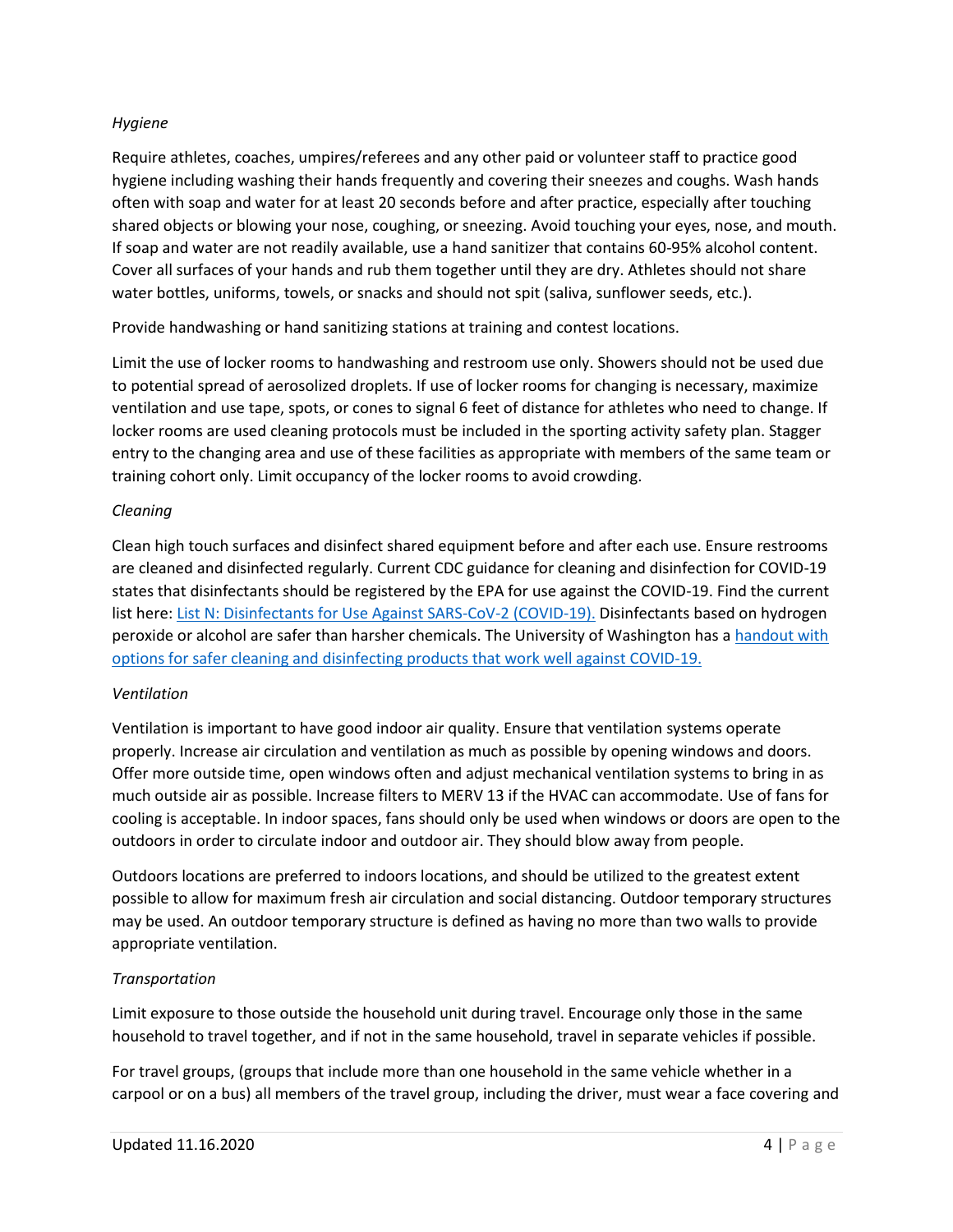spread out as much as possible within the vehicle. Limit travel groups to those who have been in regular contact (e.g. team members). Encourage family members to sit together. Maximize ventilation in the vehicle by opening windows.

Buses should install safety barriers (such as plexiglass shields) between the driver and passengers or close (block off/leave empty) the seats nearest the driver to ensure 6 feet of distance between the driver and passengers. Passengers should board from the rear door when possible. Buses should improve air filtration where possible. Buses should be cleaned and disinfected daily after use with attention to frequently touched services (doors, rails, seat backs).

## *Records and Contact Tracing*

Keep a roster of every athlete, staff and volunteer present at each practice, training session, and contest to assist with contact tracing in the event of a possible exposure. Similarly keep a roster and seating chart for each travel group. Attendance rosters and seating charts must be kept on file for 28 days after the practice, contest, or trip.

## *Employees*

Employers must specifically ensure operations follow the main Labor & Industries COVID-19 requirements to protect workers. COVID-19 workplace and safety requirements can be found [here.](https://lni.wa.gov/forms-publications/f414-169-000.pdf)

# **Higher Education, Colleges, Universities Sporting Activities Guidance**

## **RESTART COVID-19 REQUIREMENTS AND RECOMMENDATIONS**

Before returning to play sporting and athletic activities colleges, universities, and higher education institutions must:

- 1. Adhere to the Governor's Office guidance in the Higher Education and Workforce Training [COVID-19 Requirements,](https://www.governor.wa.gov/sites/default/files/COVID19Phase2Higher%20EducationGuidance.pdf) and follow the principals of th[e Campus Reopening Guide.](https://www.governor.wa.gov/sites/default/files/2020.06.23%20Campus%20Reopening%20Guide%20FINAL.pdf)
- 2. Adhere to the Secretary of the Department of Health [Face Coverings Order,](https://www.doh.wa.gov/Portals/1/Documents/1600/coronavirus/Secretary_of_Health_Order_20-03_Statewide_Face_Coverings.pdf) and current DOH orders specific to higher education, and any other relevant DOH guidelines regarding hygiene, cleaning, ventilation, transportation, and records and contact tracing. [Department of Health](https://www.doh.wa.gov/Emergencies/COVID19/ResourcesandRecommendations)  [Resources and Recommendation can be found here.](https://www.doh.wa.gov/Emergencies/COVID19/ResourcesandRecommendations)
- 3. Ensure operations follow the Labor & Industries COVID-19 requirements to protect workers. COVID-19 workplace and safety requirements can be foun[d here.](https://lni.wa.gov/forms-publications/f414-169-000.pdf)

In order to return to practices and competition colleges, universities, and higher education institutions must have a COVID-19 prevention plan for athletics. The plan must either:

- Adopt [sporting activities](https://www.governor.wa.gov/sites/default/files/COVID19%20Phase%202%20and%203%20Sporting%20Activities%20Guidance.pdf) guidelines from Governor's office **or**,
- Create a COVID-19 prevention plan for athletics and integrate requirements from an approved COVID-19 prevention plan for athletics adopted by the athletic conference in which the college, university, or higher education institution is a member.
- 4. A college, university, or higher education institution that does not adopt the Sporting activities guidance and adopts their conference COVID-19 prevention plan for athletics must maintain their return-to-play COVID-19 prevention plan on file for review upon request by the local health jurisdiction in the county where the college, university, or higher education institution